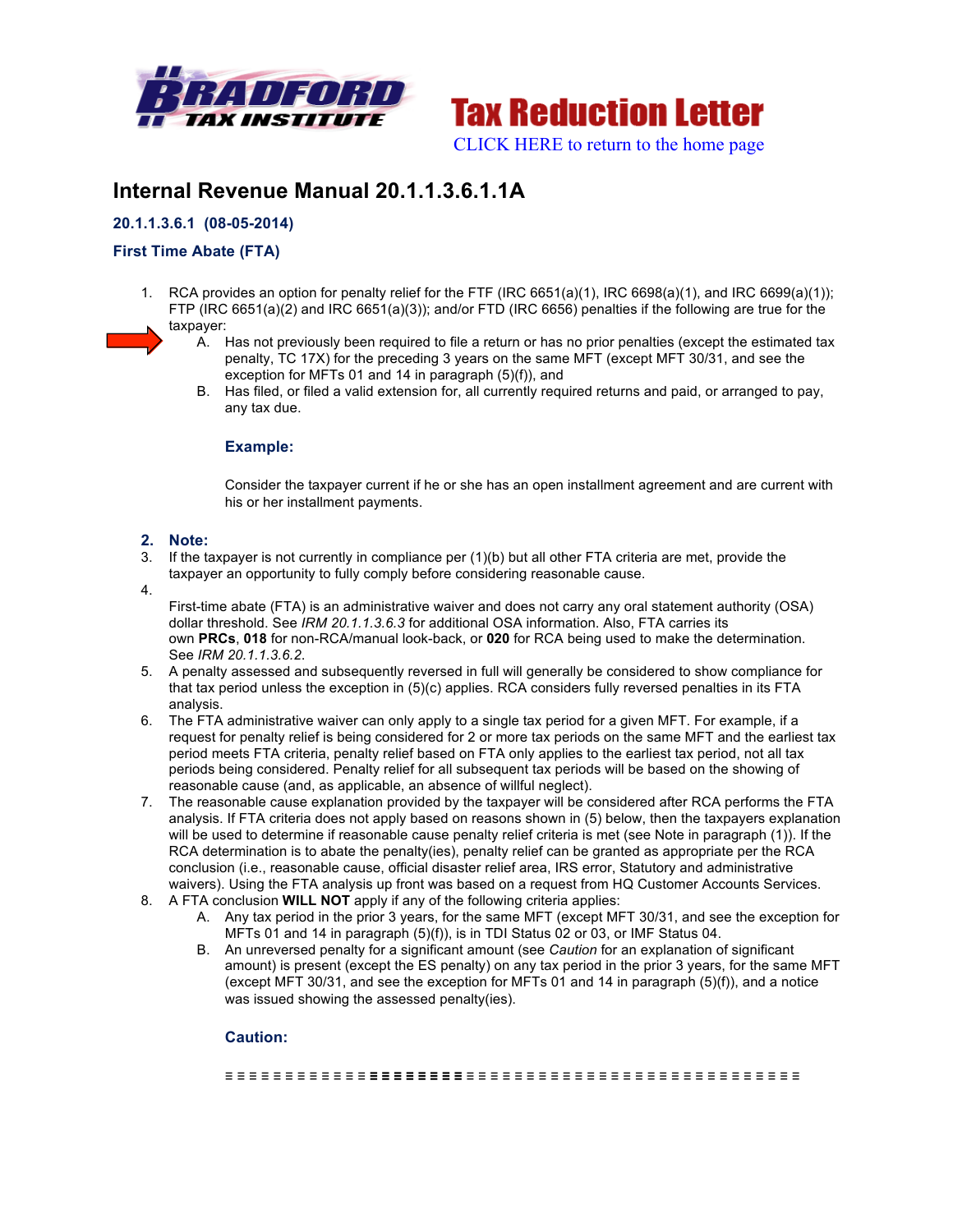#### **Note:**

A module balance cleared with a TC 606 indicates a notice showing the assessed penalty(ies) **was not** issued.

C. Any penalty reversal or penalty suppression input with Penalty Reason Code (PRC) 018 (*FTA, RCA Not Used*), 020 (*FTA, RCA Used*), or 021 (*Tolerance*) on any tax period in the prior 3 years for the same MFT (except MFT 30/31, and see the exception for MFTs 01 and 14 in paragraph (5)(f)). See *Exhibit 20.1.1-2*, *Penalty Reason Code Chart*.

#### **Additional criteria specific to BMF accounts is listed in 5(d), 5(e), and 5(f) below.**

D. Any portion of a FTD penalty charged for EFTPS avoidance. Taxpayers required by law to deposit using EFTPS have received multiple notifications from the treasury financial agent (TFA) and the Electronic Tax Administration (ETA) prior to their required EFTPS start date. Use RCA for normal penalty relief consideration.

#### **Note:**

Beginning Jan. 1, 2011, all required deposits must be made by EFTPS, and the TFA/ETA notifications were discontinued. However, this criterion will continue to apply.

- E. A total of four or more FTD penalty waiver codes are present in the taxpayer's three-year penalty history for the same MFT (see the exception for MFTs 01 and 14 in paragraph (5)(f)). Waiver Code 24 is set when the FTD penalty is waived due to a change in deposit frequency. Waiver Code 25 is set when the FTD penalty is waived per IRM 20.1.4.3, *Restrictions on Assessments*, criteria. When a waiver code applies, the applicable waiver code will be shown with the literal "FTD PEN WAIVER CD" on CC BMFOL definer "R." RCA will check the taxpayer's three-year history for the presence of four or more waiver codes.
- F. The three-year penalty history for either MFT 01 (Form 941, *Employer's Quarterly Federal Tax Return*) or MFT 14 (Form 944,*Employer's Annual Federal Tax Return*) must include a review of both MFT 01 **AND** MFT 14 accounts.

## **Example:**

Taxpayer A files Form 944 for tax year 2010 and is assessed a FTD penalty (TC 186) on the MFT 14 account. For all years prior to tax year 2010, the taxpayer filed Form 941. The MFT 01 account for the 2nd quarter of 2009 (200906) has unreversed FTD, FTF, and FTP penalties; therefore, the taxpayer does not qualify for FTA relief on the MFT 14 account for 2010 (201012).

- 9. When checking the three-year penalty history, RCA does not recognize any module(s) that has moved to the retention register. This should not be a problem when using RCA on current tax periods; however, when using RCA for an older tax period, the employee**must** manually review any tax period(s) in the three-year penalty history that has gone to the retention register.
- 10. If RCA determines a **first-time abate** is applicable, correspondex Letter 3502C (for BMF FTD penalty relief) or Letter 3503C (for IMF FTF and/or FTP penalty relief) can be generated through RCA and IDRS. Both letters contain a paragraph automatically selected by RCA informing the taxpayer that the penalty(ies) was removed based on his or her history of compliance. The following is an example of this paragraph:

*We are pleased to inform you that your request to remove the (use applicable penalty, i.e. failure to file, failure to pay, or failure to deposit) penalty(ies) has been granted. However, this action has been taken based solely on your compliance history rather than on the information you provided. This type of penalty removal is a one-time consideration available only for a first-time penalty charge. IRS will base decisions on removing any future (failure to file, failure to pay, failure to deposit) penalties on any information you provide that meets reasonable cause criteria. You should receive a notice of penalty adjustment within the next few weeks.*

#### **Note:**

Include an explanation that educates the taxpayer how to be compliant in the future.